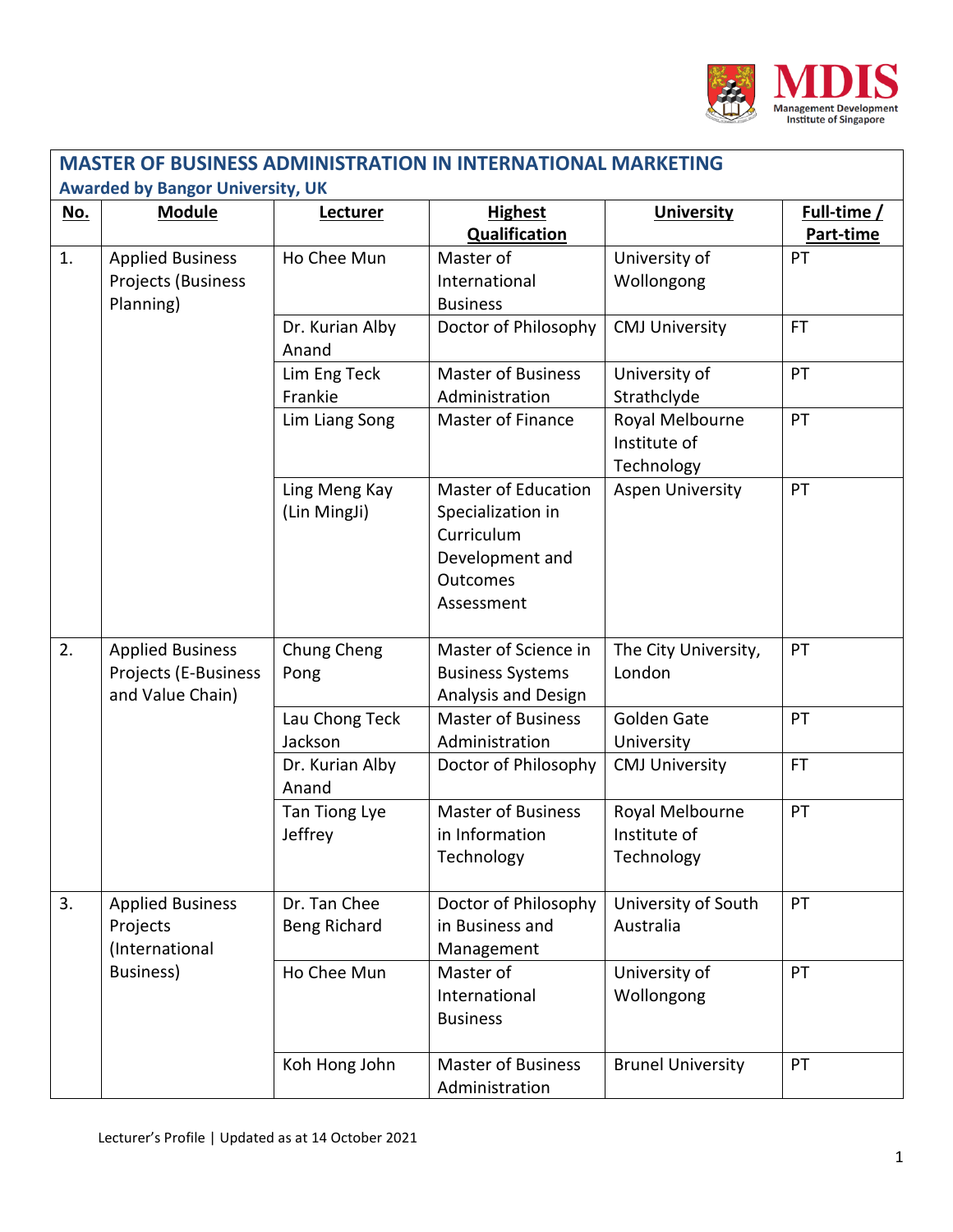

|    |                                                                        | Lim Liang Song                             | <b>Master of Finance</b>                                                            | Royal Melbourne<br>Institute of<br>Technology | PT        |
|----|------------------------------------------------------------------------|--------------------------------------------|-------------------------------------------------------------------------------------|-----------------------------------------------|-----------|
|    |                                                                        | Dr. Kurian Alby<br>Anand                   | Doctor of Philosophy                                                                | <b>CMJ University</b>                         | <b>FT</b> |
| 4. | <b>Applied Business</b><br>Projects (Issues in<br>Financial Stability) | Lawrence Lai Chin<br>Loong                 | <b>Master of Business</b><br>Administration                                         | <b>Pittsburg State</b><br>University          | <b>FT</b> |
|    |                                                                        | Lim Kaim Soon                              | <b>Executive Master of</b><br><b>Business</b><br>Administration                     | Helsinki School of<br>Economics               | PT        |
|    |                                                                        | <b>Yusra Anas</b>                          | <b>Master of Business</b><br>Administration<br>(Investment and<br>Finance)          | The University of<br>Hull                     | PT        |
| 5. | <b>Consumers in Global</b><br>and Digital                              | Dr. Chin Swee<br>Cheong (Zhen<br>Ruichang) | <b>Doctor of Business</b><br>Administration,<br><b>Business</b>                     | University of South<br>Australia              | PT        |
|    |                                                                        | Dr. Kurian Alby<br>Anand                   | Doctor of Philosophy                                                                | <b>CMJ University</b>                         | <b>FT</b> |
|    |                                                                        | Ho Kai Joo Jason                           | <b>Master of Business</b><br>Administration                                         | <b>Imperial College</b><br>London             | PT        |
|    |                                                                        | Kung Sion Hin                              | <b>Master of Business</b><br>Administration<br>(General Business<br>Administration) | University of Hull                            | PT        |
|    |                                                                        | Lim Eng Teck<br>Frankie                    | <b>Master of Business</b><br>Administration                                         | University of<br>Strathclyde                  | PT        |
|    |                                                                        | Tan Kien Chiang                            | Master of Science<br>with Commendation<br>in International<br><b>Business</b>       | University of<br>Hertfordshire                | PT        |
|    |                                                                        | Soh Kok Yuen                               | <b>Master of Science</b>                                                            | University of<br>Strathclyde                  | PT        |
| 6. | <b>Global Brand</b><br>Management                                      | Kiew Chez Siong                            | <b>Master of Business</b><br>Administration                                         | University of<br>Lancaster                    | PT        |
|    |                                                                        | Kung Sion Hin                              | <b>Master of Business</b><br>Administration<br>(General Business<br>Administration) | University of Hull                            | PT        |
|    |                                                                        | Dr. Kurian Alby<br>Anand                   | Doctor of Philosophy                                                                | <b>CMJ University</b>                         | <b>FT</b> |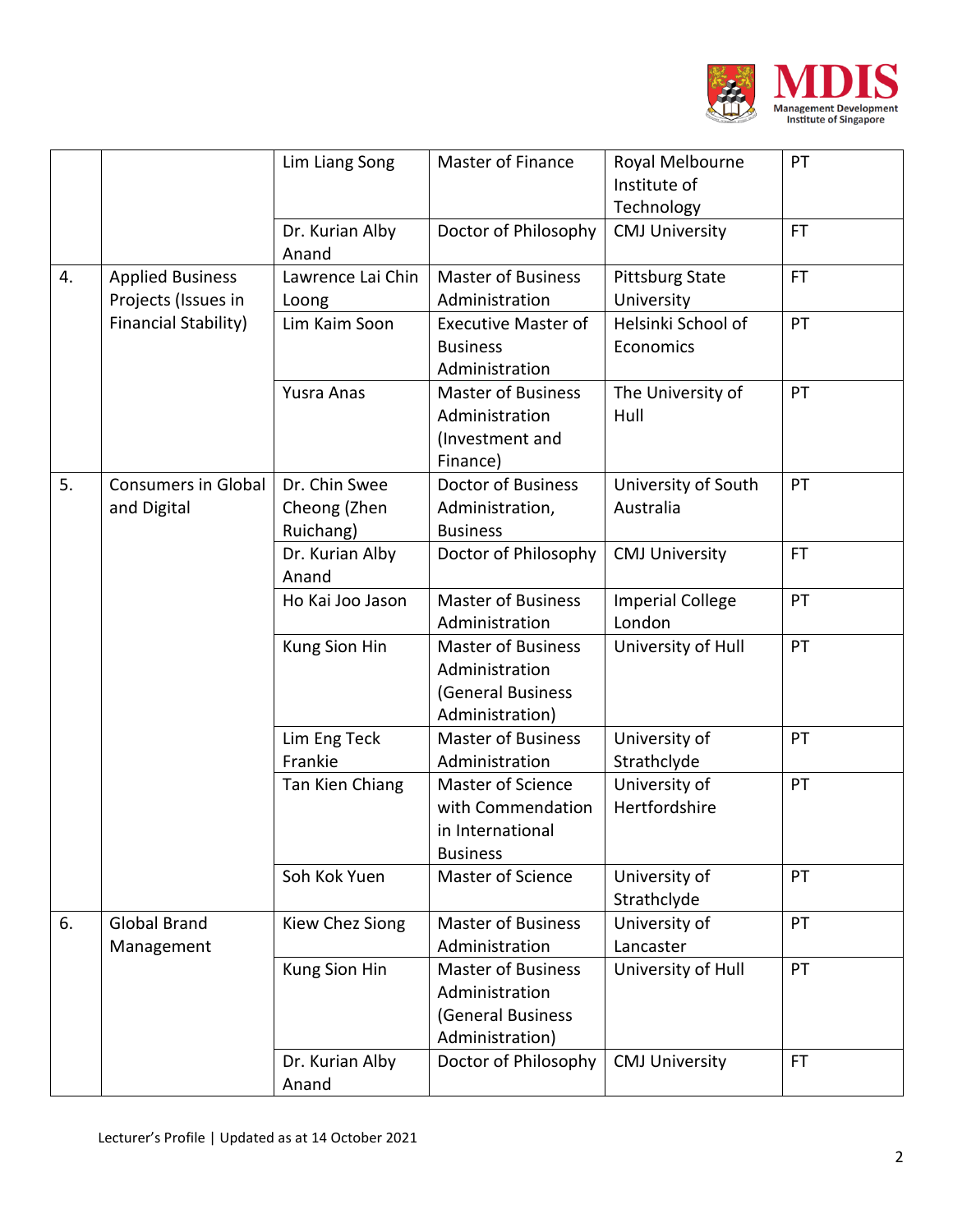

|    |                                             | Tan Kien Chiang                            | Master of Science<br>with Commendation<br>in International<br><b>Business</b> | University of<br>Hertfordshire    | PT        |
|----|---------------------------------------------|--------------------------------------------|-------------------------------------------------------------------------------|-----------------------------------|-----------|
|    |                                             | Lau Chee Hoa                               | <b>Master of Business</b><br>Administration                                   | Oklahoma City<br>University       | PT        |
|    |                                             | Lim Eng Teck<br>Frankie                    | <b>Master of Business</b><br>Administration                                   | University of<br>Strathclyde      | PT        |
| 7. | International<br>Marketing                  | Dr. Chin Swee<br>Cheong (Zhen<br>Ruichang) | <b>Doctor of Business</b><br>Administration,<br><b>Business</b>               | University of South<br>Australia  | PT        |
|    |                                             | Shareef Abdul<br>Jaffar                    | Master of Science in<br><b>Strategic Planning</b>                             | Heriot-Watt<br>University         | PT        |
|    |                                             | Ho Kai Joo Jason                           | <b>Master of Business</b><br>Administration                                   | <b>Imperial College</b><br>London | PT        |
|    |                                             | Kiew Chez Siong                            | <b>Master of Business</b><br>Administration                                   | University of<br>Lancaster        | PT        |
|    |                                             | Dr. Kurian Alby<br>Anand                   | Doctor of Philosophy                                                          | <b>CMJ University</b>             | <b>FT</b> |
|    |                                             | Lim Eng Teck<br>Frankie                    | <b>Master of Business</b><br>Administration                                   | University of<br>Strathclyde      | PT        |
|    |                                             | Tan Kien Chiang                            | Master of Science<br>with Commendation<br>in International<br><b>Business</b> | University of<br>Hertfordshire    | PT        |
|    |                                             | Lau Chee Hoa                               | <b>Master of Business</b><br>Administration                                   | Oklahoma City<br>University       | PT        |
|    |                                             | Dr. Tan Chee<br>Beng Richard               | Doctor of Philosophy<br>in Business and<br>Management                         | University of South<br>Australia  | PT        |
| 8. | International<br>Marketing<br>Communication | Dr. Chin Swee<br>Cheong (Zhen<br>Ruichang) | <b>Doctor of Business</b><br>Administration,<br><b>Business</b>               | University of South<br>Australia  | PT        |
|    |                                             | <b>Shareef Abdul</b><br>Jaffar             | Master of Science in<br><b>Strategic Planning</b>                             | Heriot-Watt<br>University         | PT        |
|    |                                             | Dr. Kurian Alby<br>Anand                   | Doctor of Philosophy                                                          | <b>CMJ University</b>             | <b>FT</b> |
|    |                                             | Ho Kai Joo Jason                           | <b>Master of Business</b><br>Administration                                   | <b>Imperial College</b><br>London | PT        |
|    |                                             | Kiew Chez Siong                            | <b>Master of Business</b><br>Administration                                   | University of<br>Lancaster        | PT        |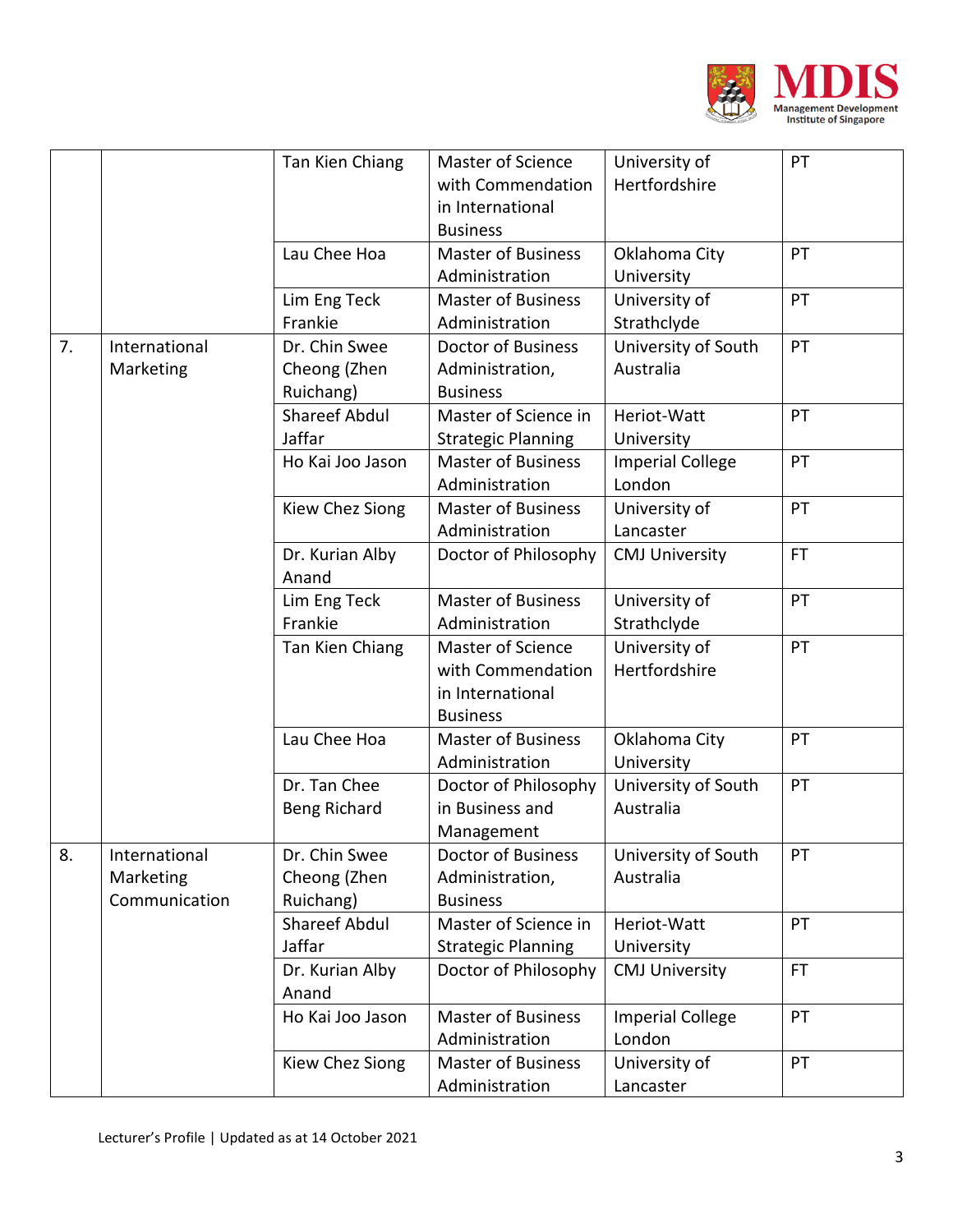

|     |                                          | Tan Kien Chiang        | <b>Master of Science</b>  | University of            | PT        |
|-----|------------------------------------------|------------------------|---------------------------|--------------------------|-----------|
|     |                                          |                        | with Commendation         | Hertfordshire            |           |
|     |                                          |                        | in International          |                          |           |
|     |                                          |                        | <b>Business</b>           |                          |           |
|     |                                          | Lau Chee Hoa           | <b>Master of Business</b> | Oklahoma City            | PT        |
|     |                                          |                        | Administration            | University               |           |
|     |                                          | Lim Eng Teck           | <b>Master of Business</b> | University of            | PT        |
|     |                                          | Frankie                | Administration            | Strathclyde              |           |
| 9.  | International<br>Strategic<br>Management | Kuan Choon Hock        | Master of Arts in         | University of            | PT        |
|     |                                          |                        | <b>Business Analysis</b>  | Lancaster                |           |
|     |                                          | Dr Kurian Alby         | Doctor of Philosophy      | <b>CMJ University</b>    | <b>FT</b> |
|     |                                          | Anand                  |                           |                          |           |
|     |                                          | Lau Chee Hoa           | <b>Master of Business</b> | Oklahoma City            | PT        |
|     |                                          |                        | Administration            | University               |           |
|     |                                          | Dr Ong Chee Ming       | Doctor of Philosophy      | University of South      | PT        |
|     |                                          | (Hu ZhiMing)           |                           | Australia                |           |
| 10. | Management                               | Dr. Lim Yew Ban        | Doctor of Philosophy      | University of South      | PT        |
|     | Research                                 |                        | in Business and           | Australia                |           |
|     |                                          |                        | Management                |                          |           |
|     |                                          |                        |                           |                          |           |
|     |                                          | <b>Shareef Abdul</b>   | Master of Science in      | Heriot-Watt              | PT        |
|     |                                          | Jaffar                 | <b>Strategic Planning</b> | University               |           |
|     |                                          | Lim Eng Teck           | <b>Master of Business</b> | University of            | PT        |
|     |                                          | Frankie                | Administration            | Strathclyde              |           |
|     |                                          | Dr. Loh Wee Seng       | Doctor of Philosophy      | University of South      | PT        |
|     |                                          |                        |                           | Australia                |           |
|     |                                          | Dr. Utanes             | <b>Doctor of Business</b> | <b>Manipal GlobalNXT</b> | PT        |
|     |                                          | Godofredo              | Administration            | University               |           |
|     |                                          | Cristobal              |                           |                          |           |
|     |                                          | Dr. Siew Ngung         | <b>Doctor of Business</b> | The University of        | PT        |
|     |                                          | Chia                   | Administration            | Newcastle                |           |
| 11. | <b>Marketing Analysis</b>                | Lim Eng Teck           | <b>Master of Business</b> | University of            | PT        |
|     |                                          | Frankie                | Administration            | Strathclyde              |           |
|     |                                          | Kung Sion Hin          | <b>Master of Business</b> | University of Hull       | PT        |
|     |                                          |                        | Administration            |                          |           |
|     |                                          |                        | (General Business         |                          |           |
|     |                                          |                        | Administration)           |                          |           |
|     |                                          | Dr. Prakash            | Doctor of Philosophy      | <b>Ansal University</b>  | PT        |
|     |                                          | Sandhya                |                           |                          |           |
|     |                                          | <b>Kwok Yong Kiong</b> | <b>Master of Business</b> | University of            | PT        |
|     |                                          |                        | Administration            | Dubuque                  |           |